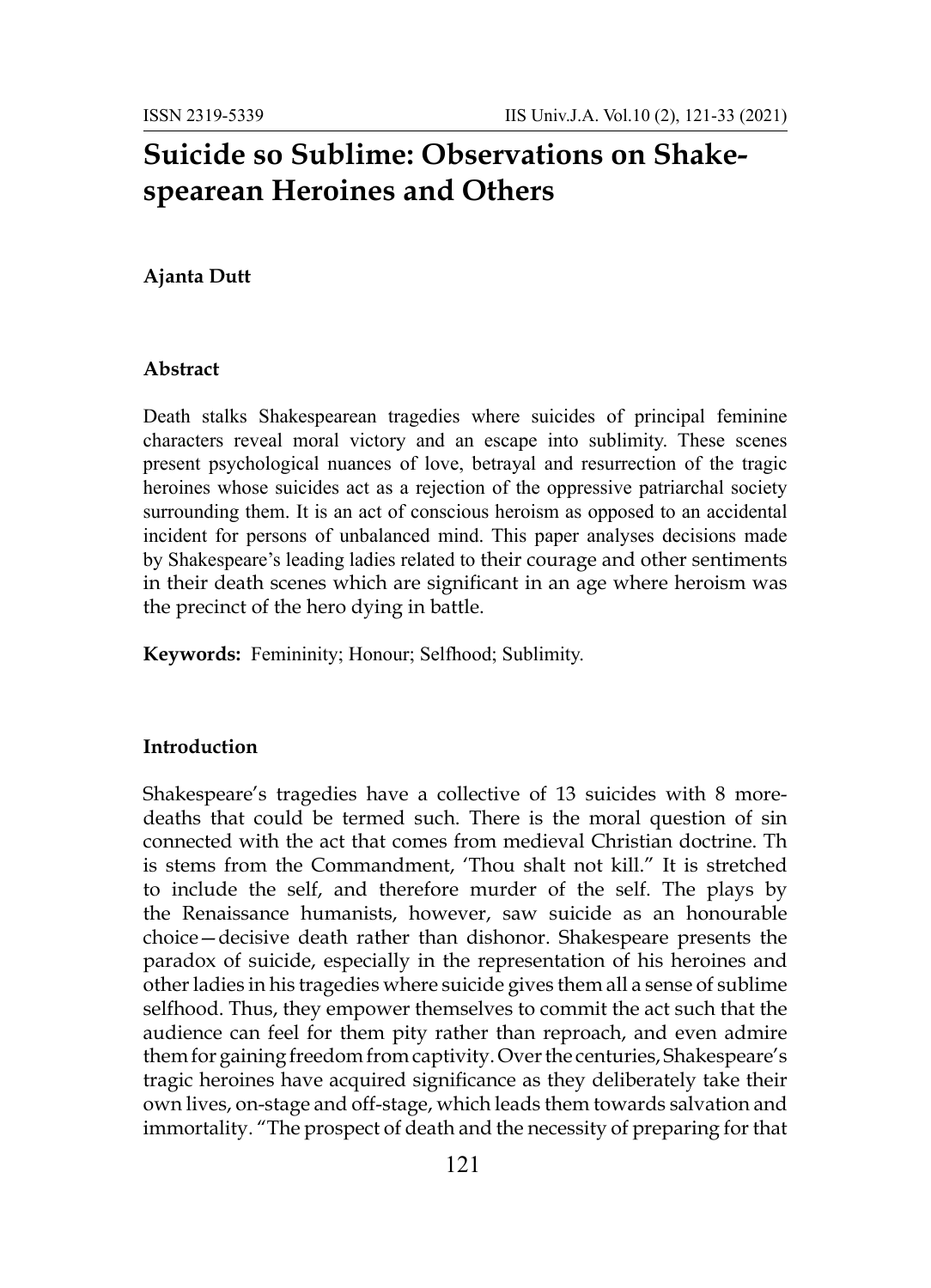great event…. An awareness of death is omnipresent in Shakespeare," writes Bevington (177). The heroines are able to make self-ordered choices and execute their ends quite admirably.

# **Cleopatra**

Shakespeare defines that to die or not to die is a deliberate choice and his heroines choose to die! He exemplifies this most clearly through Cleopatra where she takes complete control of her death scene, dressing like a Queen to upset the laws of patriarchy and defeat the machinations of Octavius Caesar. She orders her ladies: "Give me my robe, put on my crown; I have / Immortal longings in me…/ Methinks I hear / Antony call; I see him rouse himself / To praise my noble act" (*Ant. & Cleo*, V.ii.278-83).

Cleopatra's desire for Antony to laud her for this decision is coupled with her confidence that she is on her way to Paradise which makes her choice less tragic and more sublime. For her, it is less problematic than the reverse option of submitting to Caesar, and therefore infinitely more powerful. A.C. Bradley notes that "Many unpleasant things canbe said of Cleopatra; and the more that are said the more wonderful she appears" (13).Velma Richard emphasizes that through Cleopatra, Shakespeare achieves his "finestembracing of the feminine," as she surmounts her capricious and sometimes whimsical cruelty to become the dominating spirit of the play in her death scene (qtd. in Das 43). Cleopatra dies in true Roman fashion, very much a Queen with regal powers. She affirms her courage and rationality when she says "I have nothing/ Of woman in me. Now from head to foot/ I am marble constant" (V.ii.235-37). This self-empowerment acts as a rejection of earlier images when she was compared to the changeability of the moon,often symbolic of whimsicality, mental instability and weakness in women. Cleopatrasays that she embraces instead the elements of air and fire. In fact this depicts the androgynous quality of Cleopatra. She quickly reaffirms the image of sensual lover and wife, overlaid by feminine qualities of mother as she takes the asps to her breast: "Dost thou not see my baby at my breast, / That sucks the nurse asleep? (V.ii.308-9).

She is strong enough to harness her own fate and even Caesar is compelled to express his admiration of the beautiful queen when he sees her dead. If suicide had connotations of shame and despair, Cleopatra is able to transform it to a perfectly executed, well chosen act—one that in no way hampers her physical grace: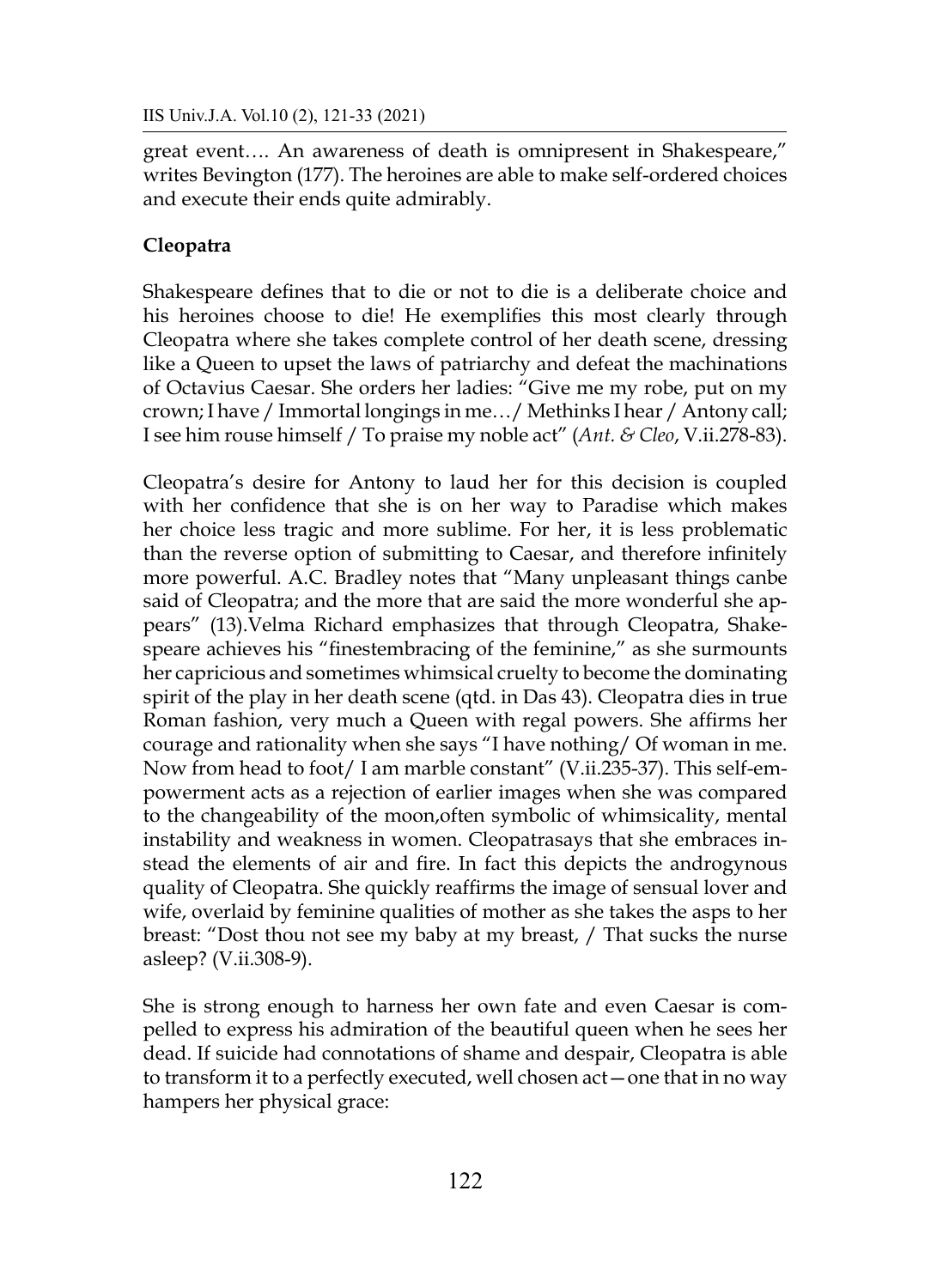My desolation does begin to make a better life.

. . . And it is great

To do that thing that ends all other deeds,

Which shackles accidents and bolts up change… (V.ii.1-6)

The lyricism of Shakespearean language rises to a crescendo in this scene and there is the polysemic utterance of the word "die" which is interrupted by the entrance of the rustic fellow carrying the "pretty worm of Nilus" concealed in a basket (V.ii.42. Cleopatra goes from the humorous word play to the intense preparation of her own death, never forgetting her vanity or her jealousy of Iras who may reach Antony in Elysium before herand thus claim his kiss. We are never really sure whether her death is for love and possessiveness of Antony or for political reasons. She even expresses her insecurity in leaving Antony for too long because he may wander away from her. The triple suicide of Cleopatra and her two hand-maidens, Iras and Charmian imply that they are loyal to their mistress and must accompany her into after-life; or alternatively they too refuse to fall into the hands of the enemy Roman soldiers who will make them their slaves and concubines. Charmian\s last words for her mistress are a tribute to honour and lineage: "It is well done, and fitting for a princess/ Descended of so many royal Kings" (V.ii.324-5).

Paramount is the fact she is able to escape indignity as Caesar's prisoner and have him declare: "No grave upon the earth shall clip in it / A pair so famous" (V.ii.356-7). In fact, the play has been termed a "passionate surrender to illicit love, the victory of this love over practical, political and moral concerns, and the final superiority of the suicide lovers over circumstances" (Wimsatt Jr. 96). It is the complex victory of a voluptuous queen thattakes her and the play beyond immorality into immortality. Middleton Murry analyses that Shakespeare gives to the dying queen purity and simplicity of words that is nothing short of "the miracle" (235).

**Juliet**: If *Antony and Cleopatra* is about the valorization of illicit love, then *Romeo and Juliet* expresses the purest and most sincere romantic love, although the lovers are too young and too impetuous to sustain it. Realization of the self, especially for Juliet is attached to accepting the possibility of death. Julia Kristeva describes their love as "ephemeral happiness," because the young lovers "spend less time loving each other than getting ready to die" (210). Juliet develops courage and maturity in the passage of a few days when she moves from being a dutiful daughter to choosing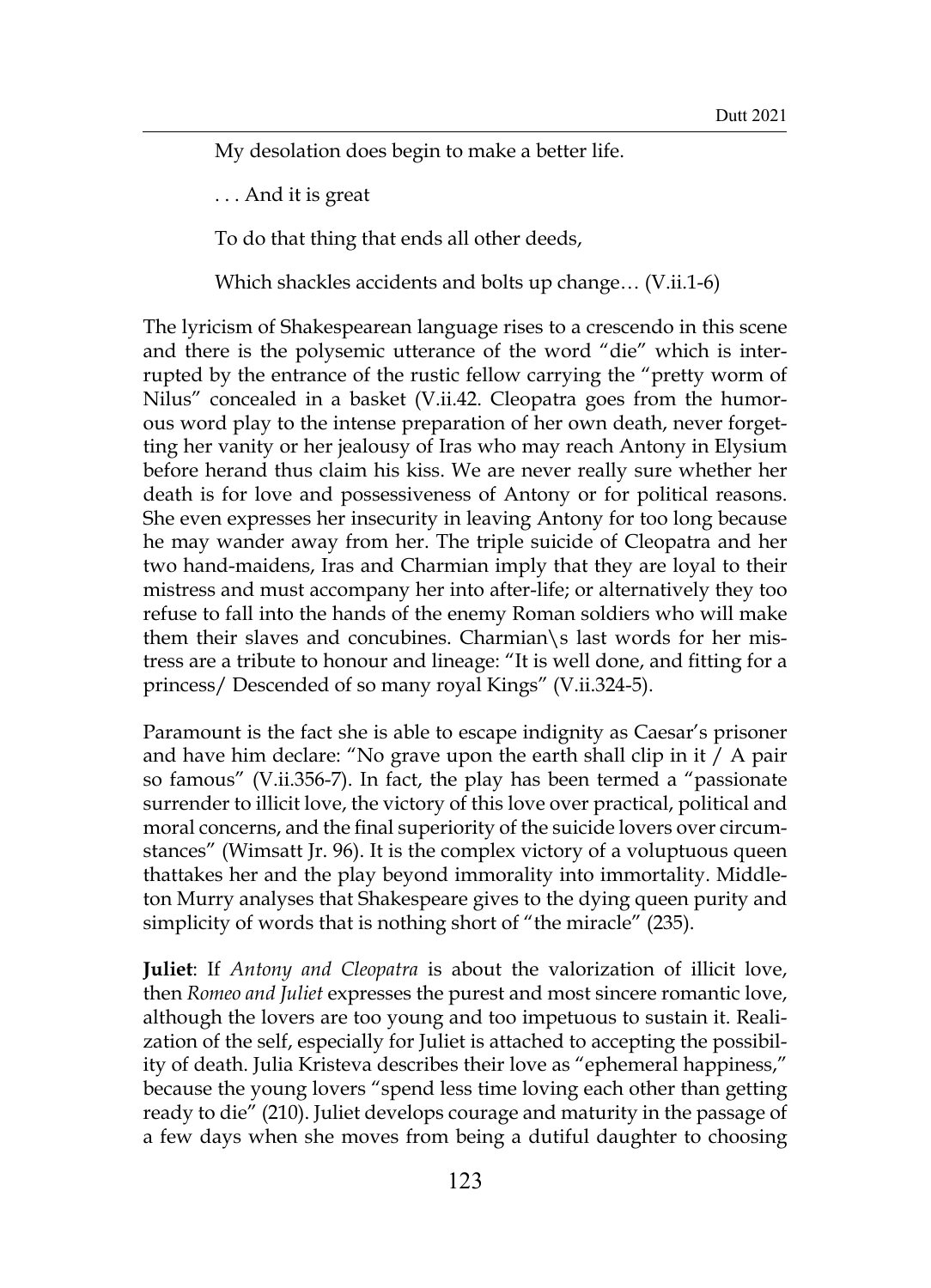suicide in order to unite with Romeo.

Like Cleopatra in the first instance when Antony believes that the worst has happened,Juliet too fakes her own death with the blessings of the Friar. Although she is afraid of being entombed, she vows to "do it without fear or doubt, to live an unstained wife to [her] sweet love" (*Rom & Jul*, IV.i.87-8). She is ready to leap from the towered battlements or keep company with snakes and ferocious bears to escape from the duress of marrying Paris. It is a pity that as she regains consciousness from the sleeping potion, the Friar hears the sound of an approaching guard and deserts her. Neither can Romeo contain his impassioned grief and impatience when he finds the 'dead' Juliet, and peremptorily drinks the poison.

Thus when her sleep breaks and she sees Romeo, dead, lying beside her, she uses a paucity of words to make the ultimate decision of her life: "Then I'll be brief. O happy dagger! This is my sheath; there rust, and let me die" (170). Juliet dies with utmost calm and loyalty, choosing Romeo's dagger to lead her to eternity when she cannot take the poison from his lips.

Death follows the young lovers through the play; even Capulet seems to have a premonition and proclaims to Paris in an earlier scene, "Death is my son-in-law, Death is my heir; / my daughter he hath wedded" (IV.v.34- 5). Juliet's mind is made up long before the end for when she hears of Tybalt's death and Romeo's banishment, she says: "I'll to my wedding bed; / And death not Romeo, take my maidenhead" (III. ii.136-7). Although Juliet's suicide is not acceptable in a Christian society, her love is completely legitimate as it has been consummated only after their secret marriage. Thus the audience is left with no moral question to conflict with the sorrowful ending of the play.

Catherine Spurgeon attests that "young love is seen by Shakespeare as the irradiating glory of sunlight and starlight in a dark world" (qtd. Muir 96). For a long while Death has been Romeo's rival, but when finally Juliet seeks Death with an absolutely sound mind (startling for a girl of fourteen), she controls her own fate fully. She leaves behind the warring Capulets and Montagues to make their own peace and reflect on their own sins.

# **Lady Macbeth**

Death and her conscience stalk Lady Macbeth to the very end, until she can make her confession in the Sleep-walking scene. Although she has partic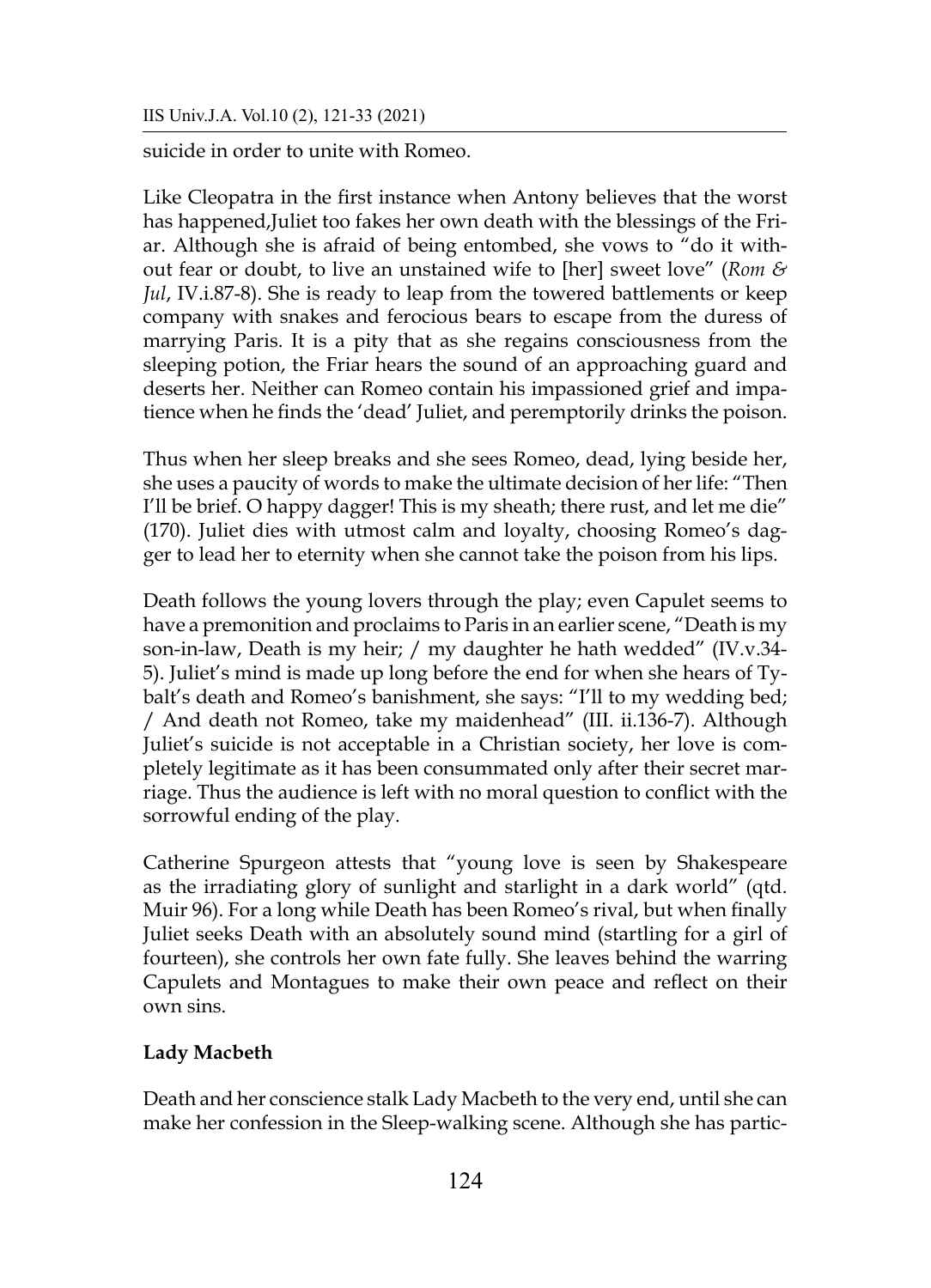ipated in the murder of Duncan only, she seems to take upon herself the responsibility of the murders of Banquo and Lady Macduff too. As her unsexed energy and malevolent ambition begin to fail her, her mind succumbs to disease and degeneration. Critics and actors see her as a dedicated wife abandoned and needing deliverance. Laura Engel confirms that her "ultimate demise is the result of the sacrifices that she made for her husband" (251). Mrs. Siddons transformed Lady Macbeth on stage from a she-demon into a grieving lady who must self-destruct. She writes in her Remarks that she has " perseveringly endured in silence the uttermost anguish of a wounded spirit" and "her frailer frame, and keener feelings, have now sunk under the struggle" (qtd. in Engel 252). Mrs. Siddons also describes her "wasted form, with wan and haggard countenance, her starry eyes glazed with the ever-burning fever of remorse, and on their lids the shadow of death" (Remarks, 2:31; qtd. in Engel 251).

When Lady Macbeth enters with a lighted taper because she is now afraid of the dark, the Doctor realizes she is beyond help, and her guilt-ridden words are a Christian confession of a murky past. The scene comes as a warning f her death, stricken by remorse in hersub-conscious mind, seeking redemption where there can be none. When the doctor tells her Gentlewoman to remove from her reach the "means of all annoyance" he anticipates what she will do (*Mac.,* V.ii.74). We are not sure whether she falls down a chasm or throws herself from the battlements into the courtyard below, but she dies violently, by her own hand. Her existence after Banquo's murder is a disintegrating social space. Her commanding presence and the rhetoric of her speeches have disintegrated into staccato, childlike, half-formed sentences; there is no more verse… she speaks now in prose. Andshe can no longer survive in her solitary state. She has demanded an identity alongside Macbeth, and it is pitifully ironic that she is called Queen just twice in the play, and both times in the last act when she is already dead. Seyton says to Macbeth, "The Queen, my lord, is dead" (V.v.16); and again the title is repeated when Malcolm refers to Macbeth and his Lady as "this dead butcher, and his fiend-like Queen" (V.ix.35). In the final analysis, Belsey pities that "villainous Lady Macbeth is at the same time the victim of a humanism which makes humanity synonymous with man, and which cannot in consequence afford to let women live" (265).

### **Ophelia**

Over the last 400 years, Ophelia has moved from the margins of criticism to the centre of Shakespearean discourse. She is the most represented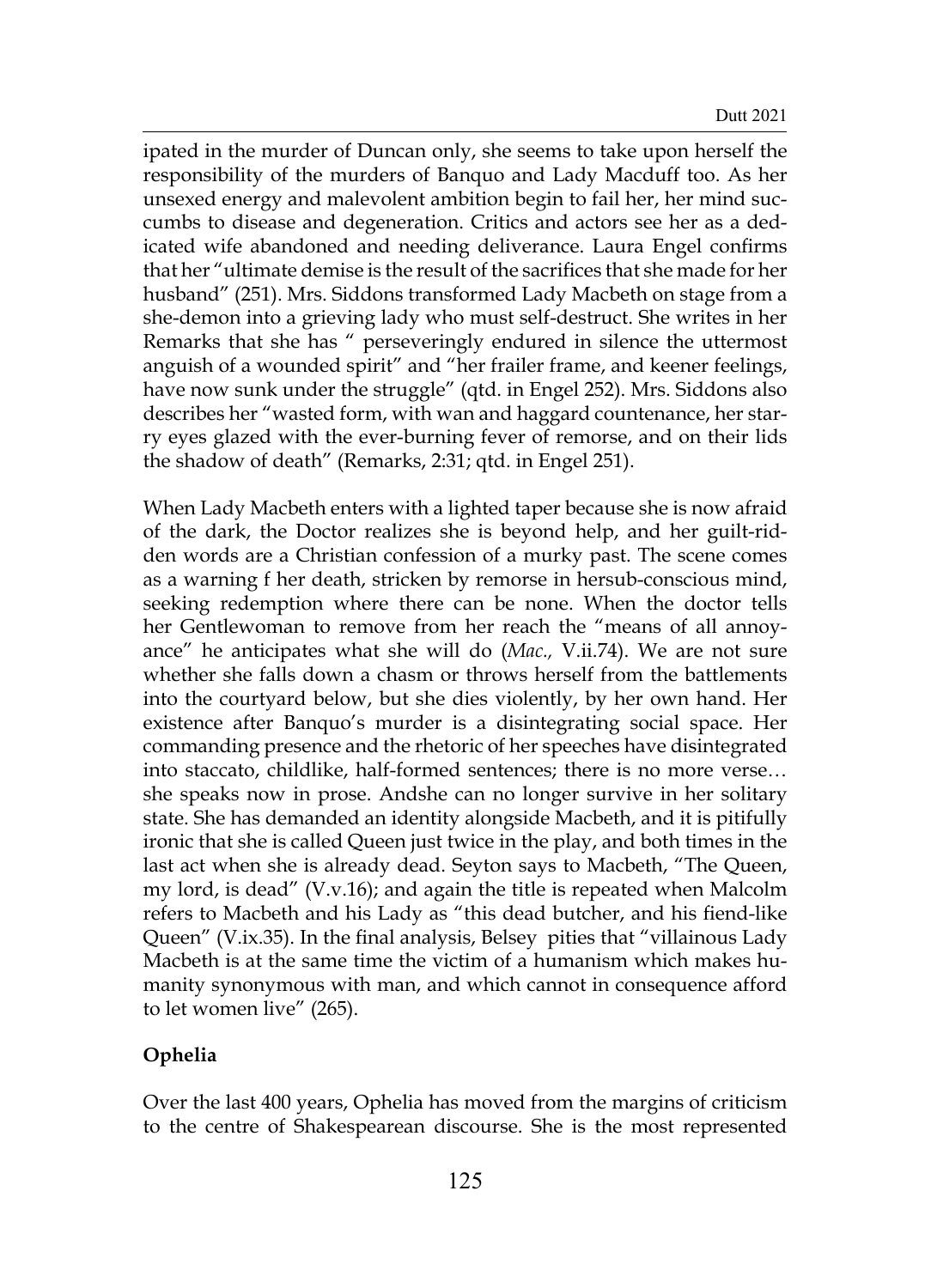feminine character among Shakespeare's heroines to enter the other art forms, most vividly in painting. Recently, feminine critics have given her a life after Hamlet, an identity and a self that sees her madness as incurred by conflict and stress. This provides her with a selfhood balanced on an alternate choice and empowerment. The virginal white of her dress, the roses in her hair, the rosemary of remembrance that she offers in her last appearance, alive in the play and then the effect of drowning has caused feminist critics to give her a tragic identity all her own. Her selfhood shows her as a victim of the romantic imagination. Anna Jameson feels "eloquence is mute before her" and in writing about her, critics seem to snatch: "The love of Ophelia, which she never once confesses, [is] like a secret which we have stolen for from her" (154-55).

She has become a symbol of protest against gender stereotypes due to her innate sexuality and possibility of incestuous attraction to both Polonius and Laertes, her family members.Dusinberre believes that Ophelia has no chance to develop an independent conscience of her own, so stifled is she by the authority of the male world" (94). In one modern adaptation, she even becomes a suicide bomber.

Unlike other Shakespearean heroes, Hamlet cannot be held entirely responsible for his own tragedy but he is certainly guilty of extreme cruelty to Ophelia in the 'nunnery scene' as callously uses her as an instrument for his revenge plans. She fears he has lost his reason as she cries out for herself, "And I of ladies, most deject and wretched / That sucked honey of his music vows ... / O woe is me" (*Ham,* III.ii.155-60).

His hyperbolic protestations of undying love at her graveside are open to much debate. Ophelia bears the brunt of Hamlet's disillusionment with his mother, Queen Gertrude, and in fact Ophelia becomes a primary victim of the patriarchic attitudes of all the men in her life. Rather than protect her, they drive her to the brink, and even if falling into the stream was an accident, it is evident that she did nothing to save herself from drowning. The audience receives an eye-witness account of Ophelia's death from the Queen herself:

There on the pendant boughes, her Coronet weeds

Clambring to hang; an enuious sliuer broke,

When downe the Weedy Trophies, and her selfe,

Fell in the weeping Brooke, her cloathes spred wide,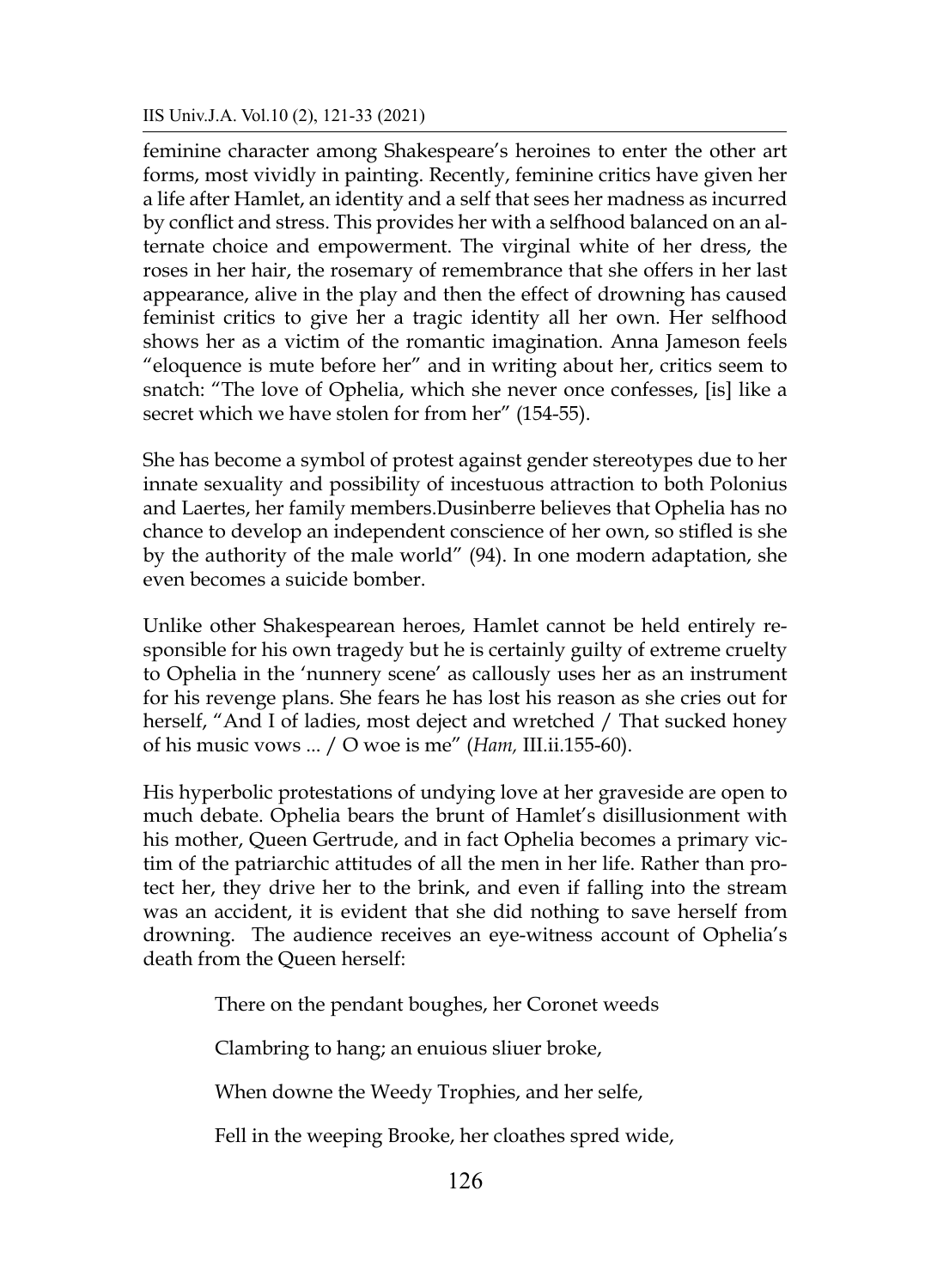And Mermaid-like, a while they bore her vp,

Which time she chaunted snatches of old tunes,

As one incapable of her owne distresse,

Or like a creature Natiue, and indued

Vnto that Element but long it could not be,

Till that her garments, heauy with her drinke,

Pul'd the poore wretch from her melodious lay,

To muddy death. (As reproduced in the First Folio of 1623, IV. viii.167-83)

One cannot help but wonder why the Queen or her attendants did nothing to save Ophelia from being drowned? Other questions related to accident versus suicide claim are: was she so gone in her madness that she could do nothing to save herself; or was the madness an escape route to take her own life? There is almost a withholding of a Christian burial for Ophelia, and in the grave-diggers' scene the circumstances of her death seem to clearly point towards suicide.

Another niggling doubt remains in Queen Gertrude's motivations too underlying her detailed description of Ophelia's demise. Although Ophelia's mercenary father was looking out for a royal match for his daughter, would the Queen really have been happy with such a match for Hamlet? Even if she had not deliberately put Ophelia out of reachof her son's attentions, perhaps she was she ultimately pleased or rather relieved that it had happened.

Ophelia's death closes any transgressions seen in her character before, but she is certainly not dismissible as A. C. Bradley would have us believe. Although her end hastens the tragic end of the play, perfumed flower imagery surrounds her death. Laertes commands the pall bearers to put her in the grave with the words "And from her fair and unpolluted flesh / May violets spring" (V.i.233-34) When the Queen scatters flowers into the grave, she says she is giving "sweets to the sweet" (V.i.238)

C. S. Lewis traces Hamlet's most famous lines of hesitancy to "the fear of death; not to a physical fear of dying, but a fear of being dead" (72). Oph-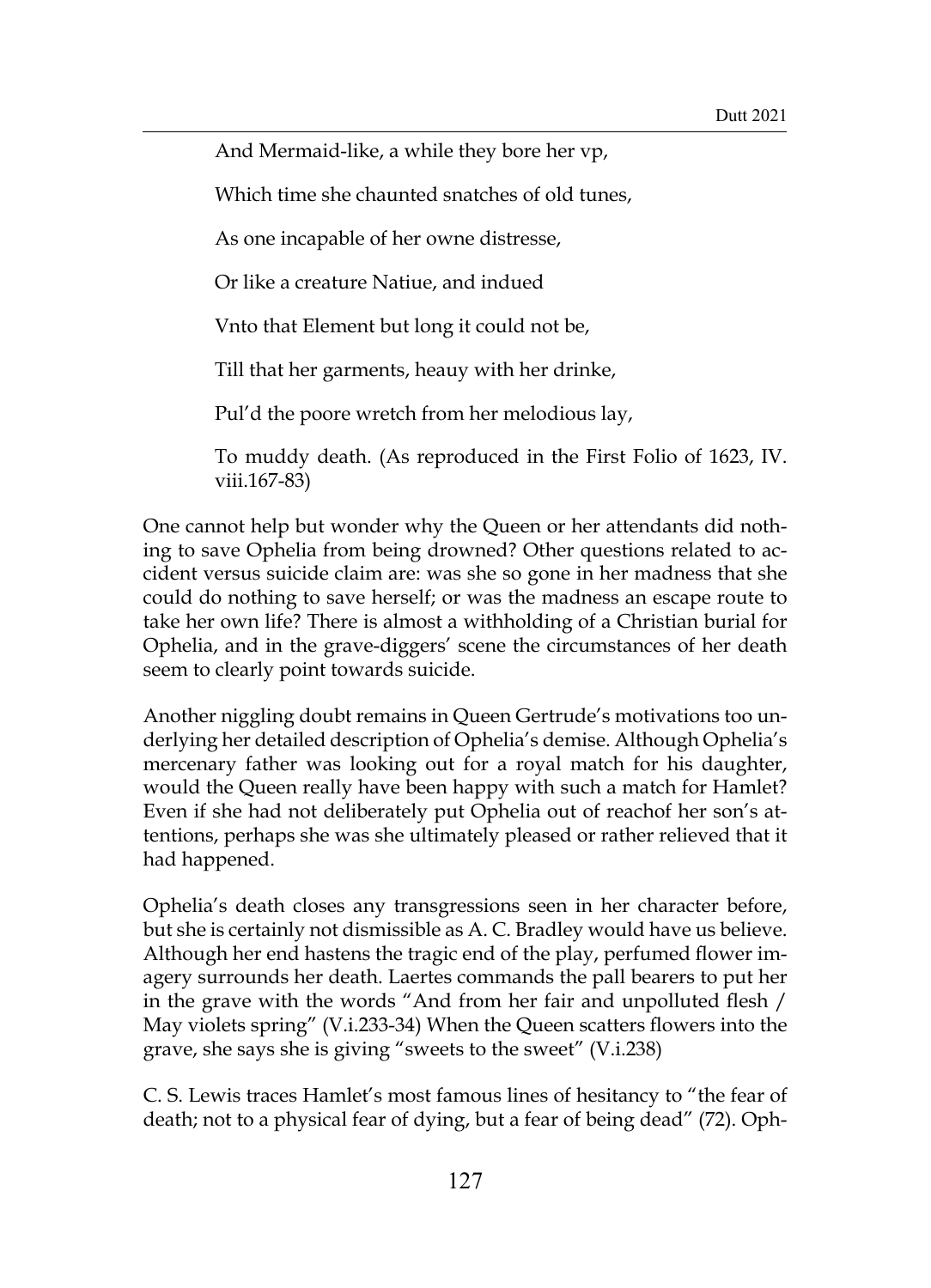elia however surpasses him in that fear. Although he may have driven her to it, she stages her own death most perfectly. Elaine Showalter reminds us that Ophelia has captured the imagination of the audiences completely and it was rumoured that great actresses who played Ophelia were also unhappy in love. This included actor Susan Mountfort who apparently went mad after she was betrayed by her lover.

Showalter notes that "For most critics of Shakespeare, Ophelia has been an insignificant minor character in the play, touching in her weakness and madness but chiefly interesting of course, in what she tells us about Hamlet" (220). Moreover, the Elizabethans would have diagnosed her problem as "erotomania." For women, the disease had biological and emotional origins. However, when it became fashionable for young men like Hamlet to suffer from the malady of melancholia, it had clear associations with "intellectual and imaginative genius which had curiously bypassed women" (Showalter 225-9). This attitude and its subsequent debates challenging a patriarchal discourse is what make Ophelia a fullfledged heroine today.

Charney Maurice suggests that during the Renaissance, women's madness was 'interpreted as something specifically feminine', and depictions of madness in plays gave women characters a chance to express their selfhood - 'make a forceful assertion of their being" (451-459). Charney further argues that only "imaginative women have the capacity for true or feigned madness" (459). Patriarchal conventions would otherwisehave prevented her mind from blossoming in her own right.Yi-Chi Chen shows that her death symbolizes the Narcissus-like combination of her own images and the opportunity to recover her name with Gertrude's narration which belongs specifically to the kind of female mourning: "It renders her a proper burial" (18).

Reflecting on the Romantic Era, Helena Faucit Martin who longed to play Ophelia from her childhood felt it was perhaps because of the "mystery of her madness" (4). She says that she feels pained to hear Ophelia described as "a weak creature, wanting in truthfulness, in purpose in force of character, and only interesting when she loses the little wits she had. And yet who can wonder that a character so delicately outlined and shaded in with touches so fine, should be often gravely misunderstood" (3) Although she was never a major character of the play in the past, today her action is filled with complexity. She protests even as she self-destructs. Once the oppression of the male world is broken, she merges into water and can rest in peace. "The rest is silence" (V.ii.300).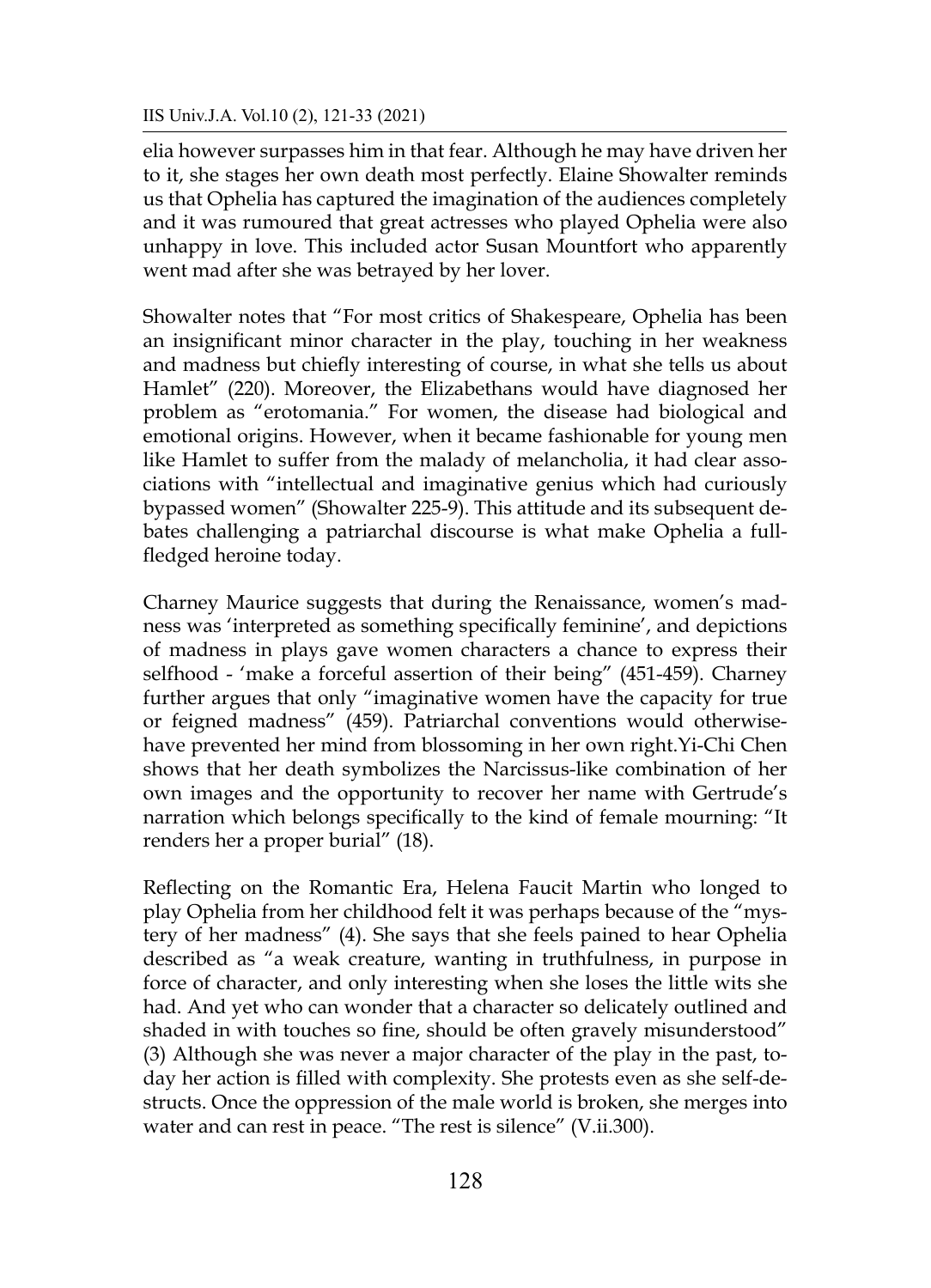# **Portia**

Like Macbeth in his most significant speech, "Tomorrow and tomorrow…" which follows Lady Macbeth's death, Brutus too submits to philosophical rhetoric when he learns of Portia's suicide by swallowing fire: "There is a tide in the affairs of men, / Which taken at the flood, leads on to fortune; Omitted, all the voyage of their life / Is bound in shallows and in miseries" (*Jul C.,*, IV.iii.216-19). The two reports of her death in Julius Caesar give Brutus the opportunity to amply exhibit his stoic calm. The silence of the terrible loss is evident when he tells Cassius, "Speak no more of her" (IV. iii.156). To Messala he says, "With meditating that she must die once, / I have the patience to endure it now" (IV.iii.189-90).

David Bevington writes that "Portia is like her father in personal integrity" (158). Cato the Younger committed suicide to avoid falling into the tyrannical hands of Julius Caesar. Portia's end is unseen; the audience is told that she, with "her attendants absent, swallowed fire" (IV.iii.154). This is because she cannot see the shameful defeat of Brutus in the hands of Antony and Octavius Caeser. Not only is this a very courageous death but extremely painful too. By choosing to die before there is any actual communication of downfall from her husband suggests that she is realistic and perhaps she has also internalized some part of Brutus' regret in killing Caesar. Portia, it must be remembered,was Calpurnia's friend. She probably sees the breakdown of their perfect marital relationship when Brutus refuses to confide in her. This is similar to the loneliness Lady Macbeth experiences as Macbeth proceeds towards other murders without her aid. While her degeneration is terrible and pitiful, Portia's end is truly honourable in accordance withhigh Roman fashion.

**Goneril,** finally, is represented as thoroughly evil, as much a queen of darkness as is Lady Macbeth—but with nothing of the latter's human frailty. Goneril cannot awaken anything but fear and a sense of justice in the audience. M. D. Faber in his essay "Some remarks on the Suicide of King Lear's Eldest Daughter" describes Goneril in bitter terms: "void of innocence, cruel, cunning, Machiavellian, murderous" (qtd. in Cupitt 4). Lear himself calls his daughters "she-foxes" when he realizes how he has been betrayed by their cunning and crafty natures (King Lear, III.vi.22).

There is no catharsis, not even pity for Goneril. That is reserved for Cordelia. The suggestion that Goneril may have died for love is fleeting, and she remains condemned. Edmund imagines that she "poison'd [her sister] for my sake, / And after slew herself" (V.iii. 236-7). But he is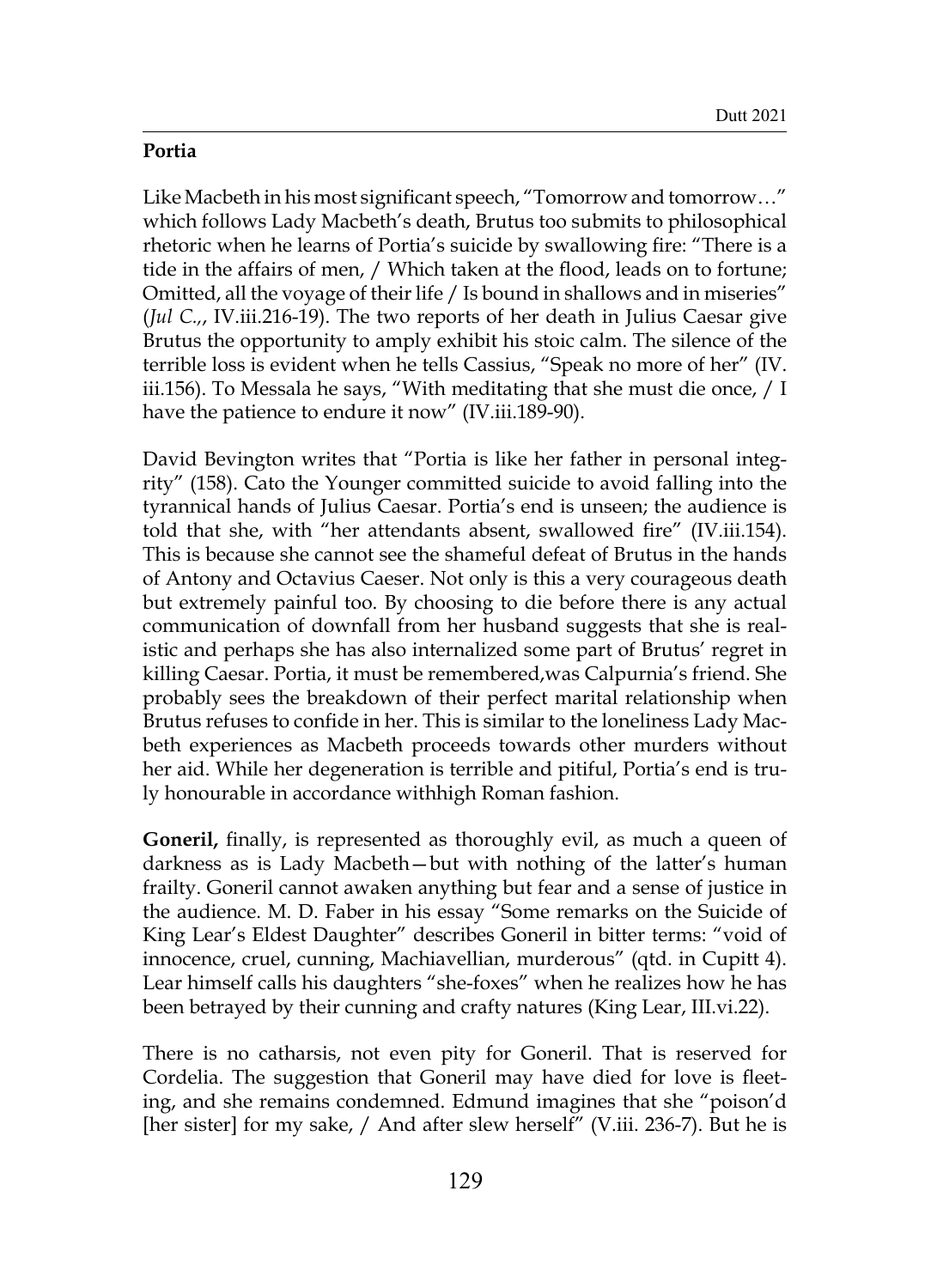quite mistaken. She took control of her own death as she was aware that she was on the brink of arrest for treason. Marianne L. Novy is partially apologetic for the ugly behaviour of the sisters but does suggest that Shakespeare made them "much less psychologically complex…. Few of their lines carry hints of motivations other than cruelty, lust or ambition, characteristics of archetypal fantasy image of woman as enemy" (85- 95). Succumbing to her lust for Edmund necessitates thatshe kill her equally cruel sister Reagan. She lays herself open to attack in Albany's speech when he wishes to tear her apart with his bare hands: "They are apt enough to dislocate and tear/ Thy flesh and bones: howe'er thou art a fiend/ A woman's shape doth shield thee" (IV.ii.65-7)

In giving in to her possessive attraction for Edmund, she loses all her manly strength and power. Her most conclusive lines are, "I had rather lose the battle than that sister/ Should loosen him and me" (V.i.18-9). Thus she can no longer redeem herself even through her death because she her unholy passion for Edmund has already silenced her. Kathleen McLuskie agrees that Shakespeare's representation of "patriarchal misogyny" is most obvious in the treatment of Goneril and Regan (24-48). While Goneril's death "Touches us not with pity" (V.iii.231), we must admit that her self-awareness causes her to escape when she sees she has lost her queenly power.

#### **Shakespearean Heroes**

Although Cassius and Brutus both commit suicide, they need assistance with the act. Cassius assumes that the battle is lost and insists that his slave,Pandarus keep the oath he has taken and therefore, must stab his master. This Pandarus does as ordered. Just a little later, Brutus realizes that his time too has come because the ghost of Julius Caesar has visited him. He tries to get Clitus, Dardanius and Volumnius to kill him, but they all flee. Brutus finally inveigles Strato to help him by holding up the sword upon which he falls. Antony however redeems the deed by calling Brutus "the noblest Roman of them all" (*Jul C.*, V.v.68).

However, Antony later botches up his own death when he hears that Cleopatra has killed herself. Like Romeo, he is impatient and does nothing to verify whether the news is true. He moreover makes the following comparative statement: "condemn myself to lack/ The courage of a woman; less noble mind/ than she which by her death our Caeser tells/ 'I am conquerer of myself' (*Ant & Cleo*., IV.xiv.51-53). He then insists that his henchman Eros must kill him, but Eros turns away and kills himself instead. Antony even falls upon his sword but cannot inflict the fatal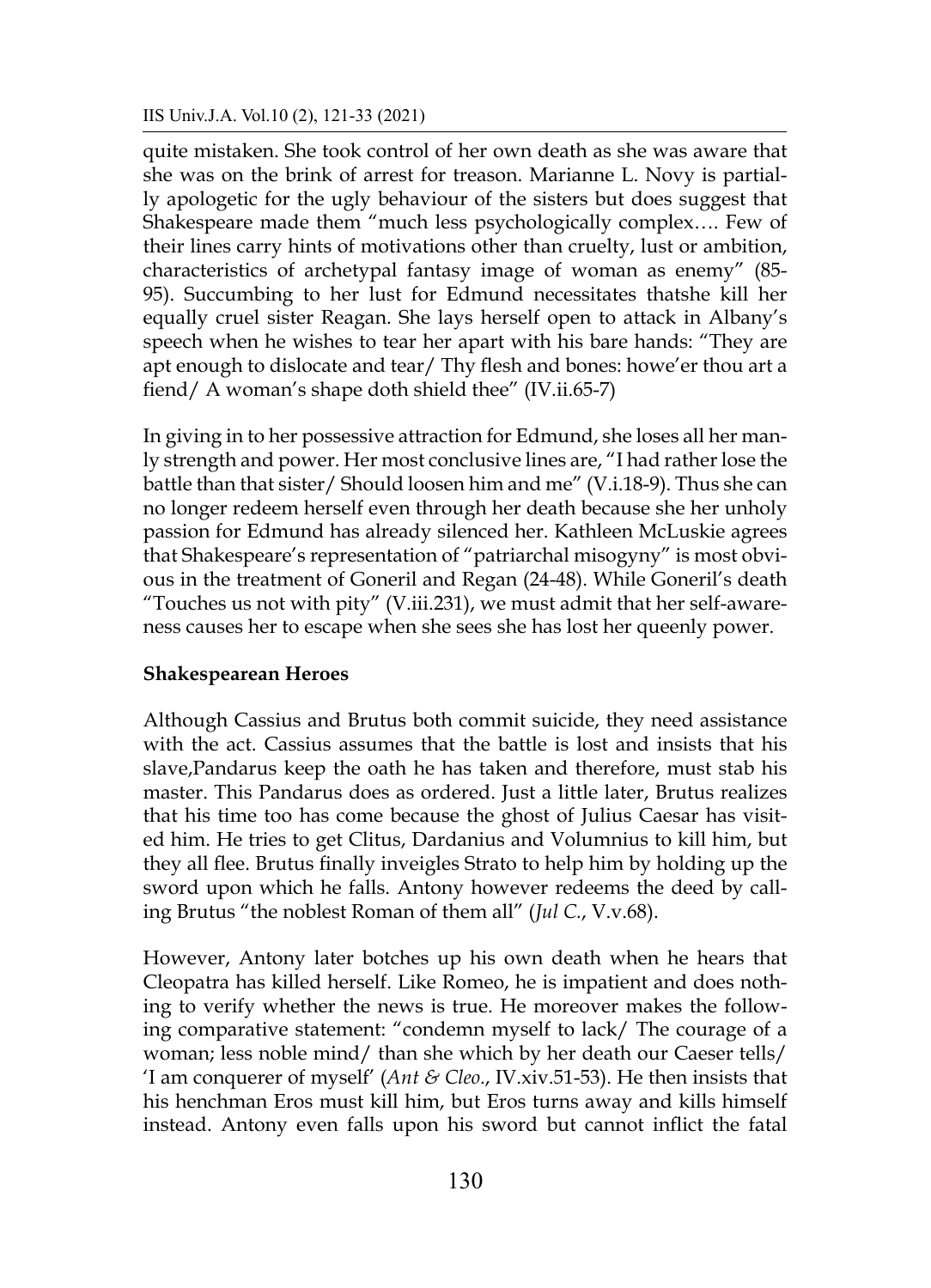wound. When Decretas and the other guards arrive, he begs them to finish him off; but they merely take away his sword for Octavius to see. Finally Diomedes arrives and takes him to the monument where Cleopatra is waiting--and Antony dies there. It is a long drawn out, fairly messy death indeed!

Romeo makes a similar mistake when told of the death of Juliet. The message from Friar Lawrence has not reached him so he goes to the apothecary for a vial of poison and comes to Juliet's vault. One may wonder why he needs poison to die when he has a dagger at his waist which incidentally Juliet uses upon herself when she finds the dead Romeo beside her.

Even Macbeth is startled into cowardice on the battlefield when he is confronted by Macduff who is not of woman born. He curses the witches who "palter with us in double sense" and says in his moment of weakness, "Ill not fight with thee" (V.viii.20-22). Mercifully, he refuses to yield and he dies offstage—fighting!

# **Conclusion**

Renaissance culture had constructed a definition for a woman, especially of her role as wife. Shakespeare was thus intent on presenting her feminine virtues especially in her relationship to men. Although most of his leading ladies played strong, androgynous roles, their lines spoke of obedience, chastity, piety and patience. To affect the cross-over between men and women in appearance was easy because in the Elizabethan times, young boys were playing the roles of the women. But when the men were unable to mitigate the problematic gender relationships emphasized primarily by political problems, the women were allowed to escape—in the only way known to them. This could then reconstitute the natural order in society.

Therefore, there is perfection in the execution of the act of suicide that sets Shakespeare's ladies apart from his heroes. There is less indecision, more purpose. Pragati Das feels that the Shakespearean ladies were pitted against "social stigma" and the playwright could not help himself but reveal "his personal admiration for intelligent, strong women, using virtues and strength" and he should be thought of as "one of the pioneers of the feminist movement" (55). The women are certainly empowered and become living spirits of the play, even when they disappear much before the end, or appear in 5 of 20 scenes as Ophelia does. For none of them does it tarnish their reputation of strength—not even in the case of Goneril. In fact it shows them performing a last valiant act of protest, an act of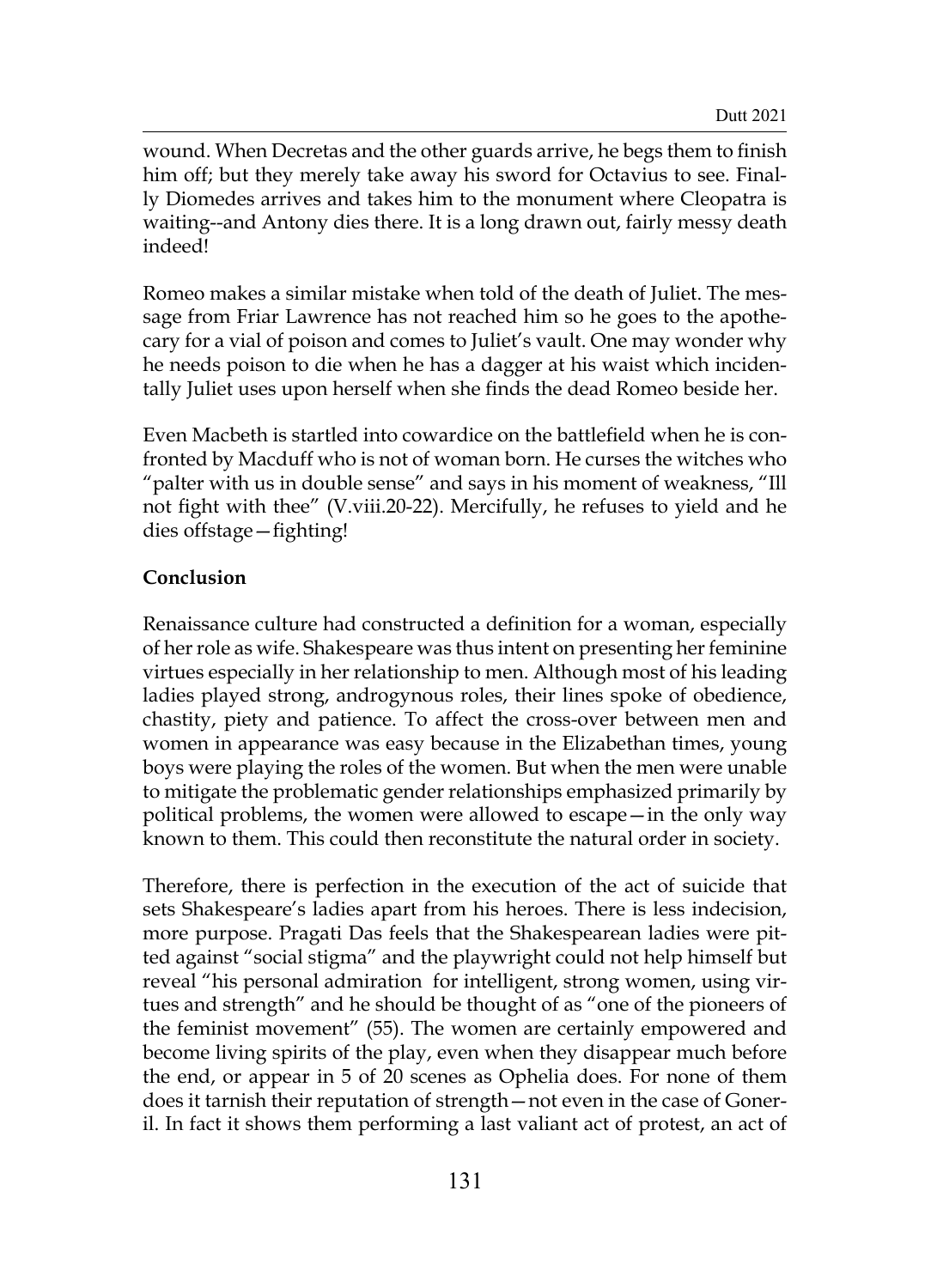defiance that leads to a resolution of a problem. It must be noted that in an intensely male, Elizabethan world, there is no one left to take care of any of these women. Thus they must take care of themselves—and otherwise, disappear.

#### **Works Cited**

- Belsey, Catherine. "Afterward: A Future for Materialist Feminist Criticism?" *The Matter of Difference: Materialist Feminist Criticism of Shakespeare*. Ed. Valerie Wayne, Cornell U. Press, 1991.
- Bevington, David. *Shakespeare's Idea: More Things in Heaven and Earth*. Wiley-Blackwell, 2008.
- Bradley, A.C. *Oxford Lectures on Poetry*. St Martin's Press, 1965.
- Charney, Maurice. "Shakespeare's Women." *Shakespeare's Treatment of Women in the Tragedies Hamlet*, *Othello* and *Antony and Cleopatra* **by Liz Lewis, online.**
- Charney, Hanna and Maurice Charney. "The Language of Madwomen in Shakespeare and his fellow Dramatists." *Signs*. Vol. 3, no. 2, 1977, pp. 451-59.
- Chen, Yi-Chi. "Pregnant with Madness—Ophelia's Struggle and Madness in Hamlet." *Intergrams*. Vol. 11, no. 2, 2011, [http://benz.nchu.edu.](http://benz.nchu.edu.twu/-intergrams/intergrams/112/112-cyc.pdf) [twu/-intergrams/intergrams/112/112-cyc.pdf.](http://benz.nchu.edu.twu/-intergrams/intergrams/112/112-cyc.pdf)
- Cupitt, Cathy. "Daughters of Chaos: An Examination of the Women." *King Lear* and *Ran*." 25 Mar. 2015. http: //www.cathycupitt.com/.
- Das, Pragati. "Shakespeare's Representation of Women in his Tragedies." *Prime Univ. Journal*. Vol. 6, no. 2, 2012, pp. 37-56.

Dusinberre, Juliet. *Shakespeare and the Nature of Women*. Macmillan, 1975.

Engel, Laura. "The Personating of Queens: Lady Macbeth, Sara Siddons, and the Creation of Female Celebrity in the Late Eighteenth Century." *Macbeth: New Critical Essays*. Ed. Nick Moschovakis, Routledge, 2013.

Jameson, Anna Brownell Murphy. *Shakespeare's Heroines: Characteristics of*